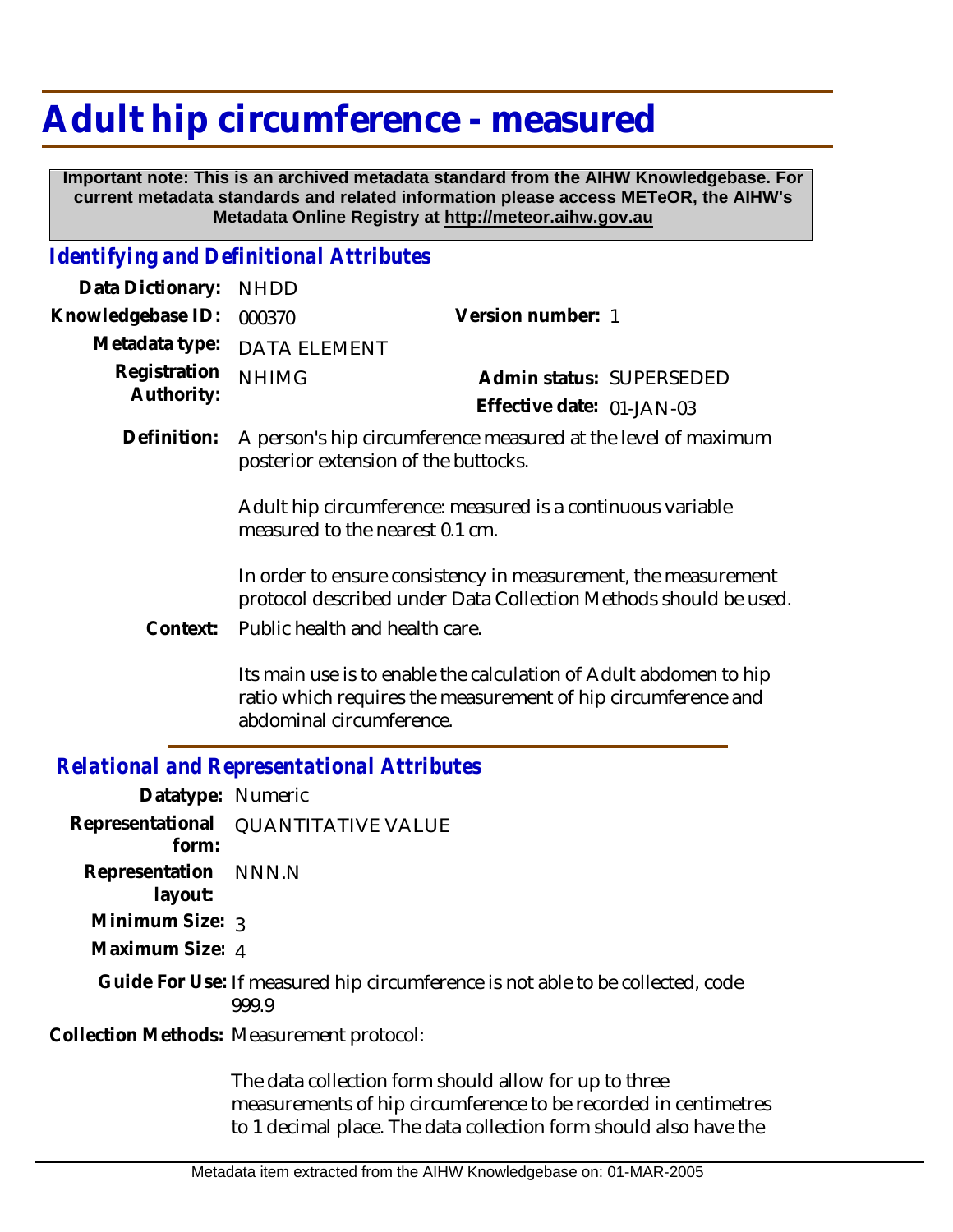capacity to record any reasons for the non-collection of hip circumference data.

The measurement of hip circumference requires a narrow (< 7 mm wide), flexible, inelastic tape measure. The kind of tape used should be described and reported. The graduations on the tape measure should be at 0.1 cm intervals and the tape should have the capacity to measure up to 200 cm. Measurement intervals and labels should be clearly readable under all conditions of use of the tape measure.

The subject should wear only non-restrictive briefs or underwear, a light smock over underwear or light clothing. Belts and heavy outer clothing should be removed. Hip measurement should be taken over one layer of light clothing only.

The subject stands erect with arms at the sides, feet together and the gluteal muscles relaxed. The measurer sits at the side of the subject so that the level of maximum posterior extension of the buttocks can be seen. An inelastic tape is placed around the buttocks in a horizontal plane. To ensure contiguity of the two parts of the tape from which the circumference is to be determined, the cross-handed technique of measurement, as described by Norton et al. (1996), should be used. Ideally an assistant will check the position of the tape on the opposite side of the subject's body. The tape is in contact with the skin but does not compress the soft tissues. Fatty aprons should be excluded from the hip circumference measurement.

The measurement is recorded to the nearest 0.1 cm. Take a repeat measurement and record it to the nearest 0.1 cm. If the two measurements disagree by more than 1 cm, then take a third measurement. All raw measurements should be recorded on the data collection form. If practical, it is preferable to enter the raw data into the data base as this enables intra- and, where relevant, inter-observer errors to be assessed. The subject's measured hip circumference is subsequently calculated as the mean of the two observations, or the mean of the two closest measurements if a third is taken, and recorded on the form. If only a mean value is entered into the database then the data collection forms should be retained.

It may be necessary to round the mean value to the nearest 0.1 cm. If so, rounding should be to the nearest even digit to reduce systematic over reporting. For example, a mean value of 102.25 cm would be rounded to 102.2 cm, while a mean value of 102.35 cm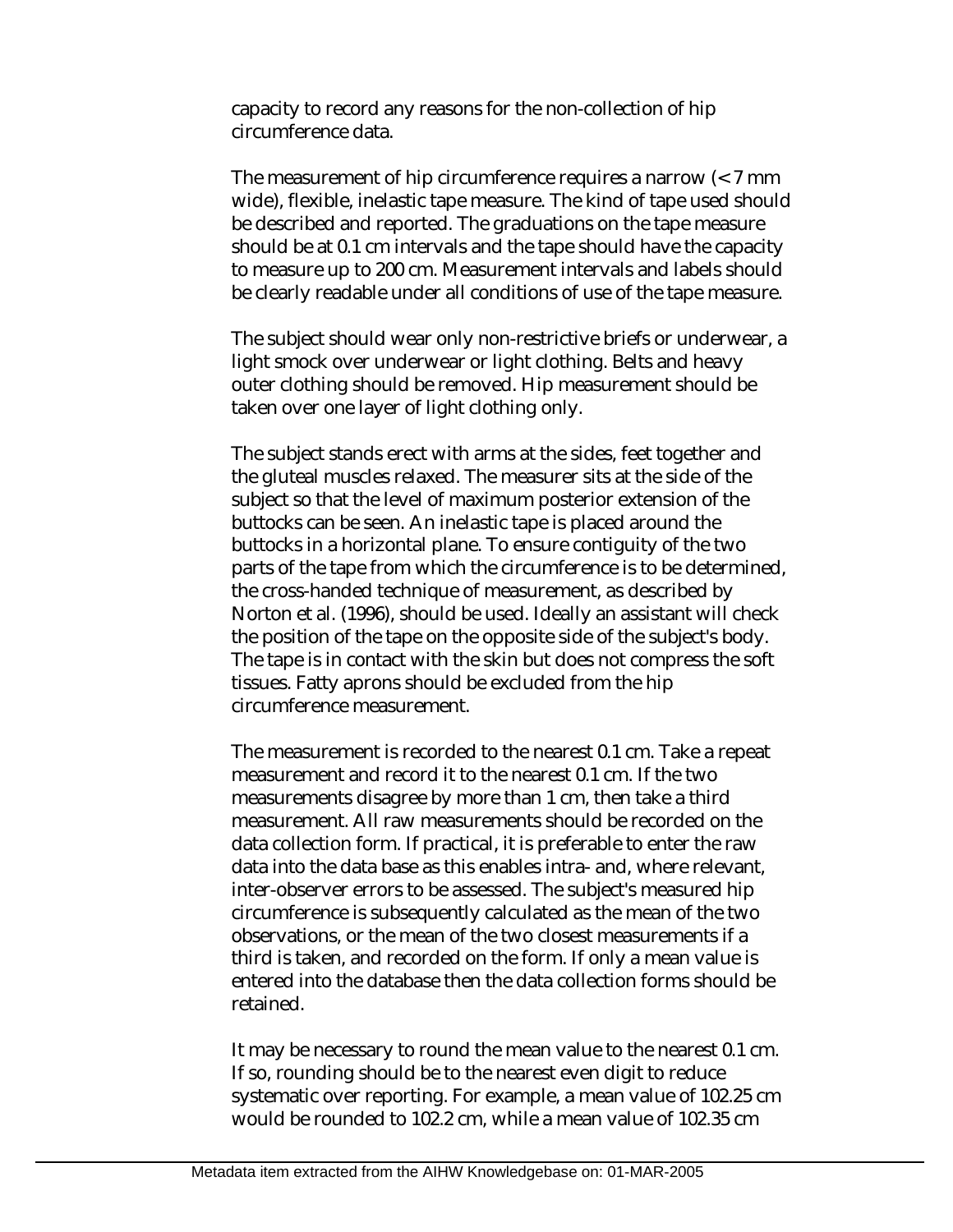would be rounded to 102.4 cm.

It is recommended that in population surveys, sociodemographic data including ethnicity should be collected, as well as other risk factors including physiological status (e.g. pregnancy), physical activity, smoking and alcohol consumption. Summary statistics may need to be adjusted for these variables.

Validation and quality control measures:

Steel tapes should be checked against a 1 metre engineer's rule every 12 months. If tapes other than steel are used they should be checked daily against a steel rule.

Within- and, if relevant, between-observer variability should be reported. They can be assessed by the same (within -) or different (between-) observers repeating the measurement, on the same subjects, under standard conditions after a short time interval. The standard deviation of replicate measurements (technical error of measurement (Pederson & Gore 1996)) between observers should not exceed 2% and be less than 1.5% within observers.

Extreme values at the lower and upper end of the distribution of measured hip circumference should be checked both during data collection and after data entry. Individuals should not be excluded on the basis of true biological difference.

Last digit preference, and preference or avoidance of certain values, should be analysed in the total sample and (if relevant) by observer, survey site and over time if the survey period is long.

Related metadata: has been superseded by Hip circumference - measured version 2

## *Administrative Attributes*

|                      | Source Document: The measurement protocol described below is that recommended<br>by the World Health Organization (WHO Expert Committee<br>1995).                                                                                                                                              |
|----------------------|------------------------------------------------------------------------------------------------------------------------------------------------------------------------------------------------------------------------------------------------------------------------------------------------|
| Source Organisation: | World Health Organization (see also Comments)                                                                                                                                                                                                                                                  |
|                      | Comments: Submitting organisation: The Expert Working Group on Data<br>Standards for Indicators of Body Fatness in Australian Adults<br>through the National Centre for Monitoring Cardiovascular<br>Disease, Australian Institute of Health and Welfare. Date of<br>submission: October 1997. |